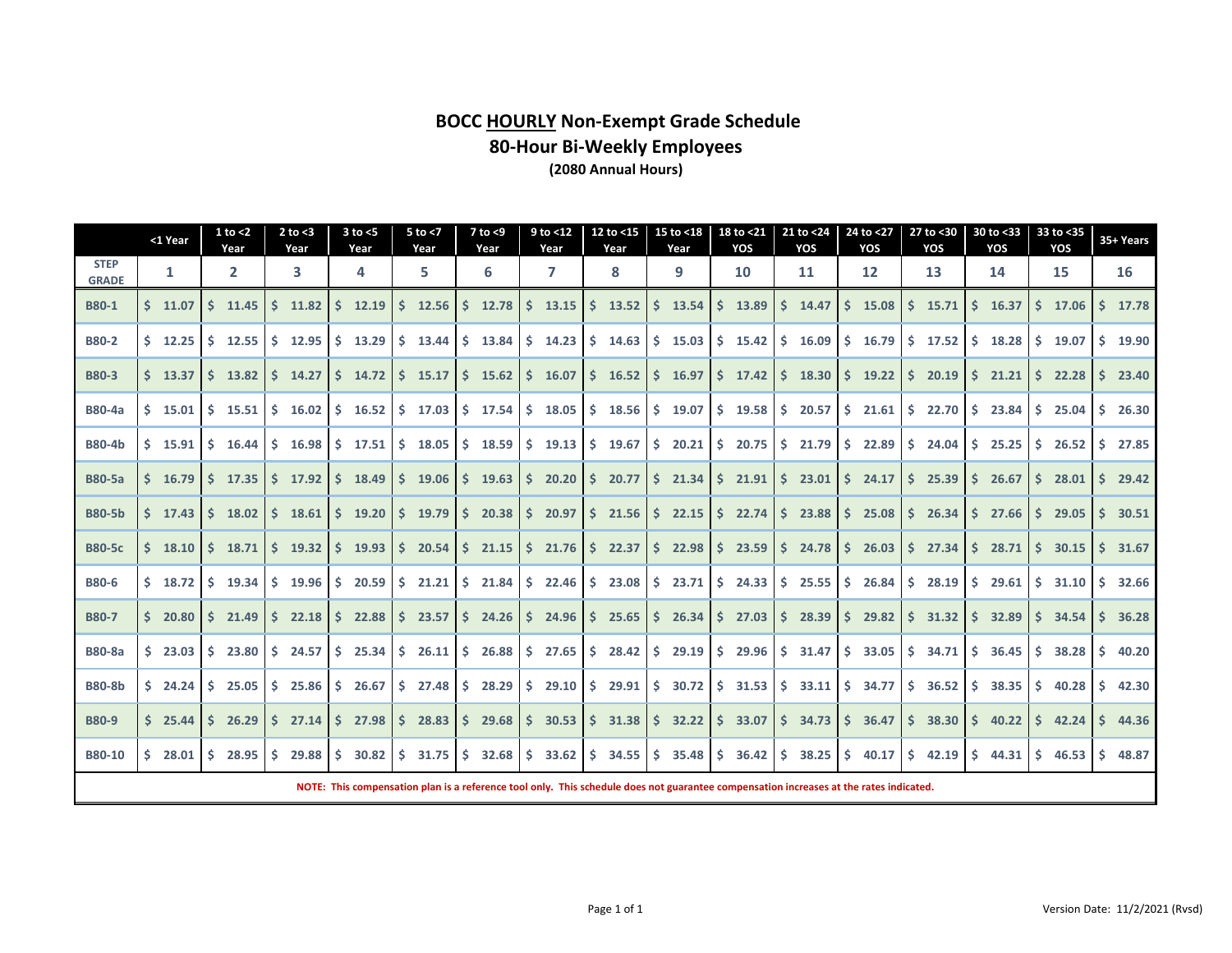# **BOCC HOURLY Grade Schedule 76 Reg/8 OT Bi-Weekly Employees (2288 Annual Hours)**

|                             | <1 Year     | $1$ to $<$ 2<br>Year         | $2$ to $<$ 3<br>Year | $3$ to $<$ 5<br>Year  | $5$ to $<$ 7<br>Year | $7$ to $<$ 9<br>Year | $9$ to <12<br>Year                                                                                                      | 12 to <15<br>Year | 15 to <18<br>Year                       | YOS | 18 to <21 21 to <24<br>YOS                                                                                                                                                                              | 24 to $<$ 27<br>YOS   | 27 to <30<br>YOS | 30 to <33<br>YOS                                                                                                                             | 33 to <35<br>YOS               | 35+ Years      |
|-----------------------------|-------------|------------------------------|----------------------|-----------------------|----------------------|----------------------|-------------------------------------------------------------------------------------------------------------------------|-------------------|-----------------------------------------|-----|---------------------------------------------------------------------------------------------------------------------------------------------------------------------------------------------------------|-----------------------|------------------|----------------------------------------------------------------------------------------------------------------------------------------------|--------------------------------|----------------|
| <b>STEP</b><br><b>GRADE</b> | 1           | $\overline{2}$               | 3                    | 4                     | 5.                   | 6                    | 7                                                                                                                       | 8                 | 9                                       | 10  | 11                                                                                                                                                                                                      | $12 \overline{ }$     | 13               | 14                                                                                                                                           | 15                             | 16             |
| <b>B76-3</b>                | $5 \t12.94$ | $5$ 13.37                    | $5$ 13.81            |                       |                      |                      | $\frac{1}{2}$ 14.24 $\frac{1}{2}$ 14.68 $\frac{1}{2}$ 15.11 $\frac{1}{2}$ 15.54 $\frac{1}{2}$ 15.98                     |                   | $\frac{1}{2}$ \$ 16.41 \ \$ 16.85 \     |     |                                                                                                                                                                                                         | $$17.70 \mid $18.59$  | $5$ 19.53        | $5\quad 20.51$                                                                                                                               | 521.54                         | $5\quad 22.62$ |
| <b>B76-4a</b>               | $5$ 13.72   | \$14.10                      |                      |                       |                      |                      | $\frac{1}{2}$ 14.55 $\frac{1}{2}$ 15.01 $\frac{1}{2}$ 15.46 $\frac{1}{2}$ 15.92 $\frac{1}{2}$ 16.37 $\frac{1}{2}$ 16.83 |                   | $\frac{1}{2}$ \$ 17.28 \$ 17.74         |     |                                                                                                                                                                                                         | $$18.63 \mid $19.57$$ |                  | $$20.56 \mid $21.60 \mid $22.69$                                                                                                             |                                | $5\quad 23.83$ |
| <b>B76-4b</b>               | $5 \t14.54$ | $5 \t15.04$                  |                      |                       |                      |                      | $\frac{1}{2}$ 15.52 $\frac{1}{2}$ 16.02 $\frac{1}{2}$ 16.51 $\frac{1}{2}$ 17.01 $\frac{1}{2}$ 17.50 $\frac{1}{2}$ 18.00 |                   | $\frac{1}{2}$ 18.49 $\frac{1}{2}$ 18.99 |     |                                                                                                                                                                                                         | $$19.95 \& 20.95$     | \$22.00          |                                                                                                                                              | $\frac{1}{2}$ 23.11   \$ 24.27 | $5\quad 25.49$ |
| <b>B76-5</b>                |             | $$17.32 \mid $17.89$         | \$18.47              |                       |                      |                      | $\frac{1}{2}$ \$ 19.05 $\frac{1}{2}$ 19.63 $\frac{1}{2}$ 20.21 $\frac{1}{2}$ 20.79 $\frac{1}{2}$ 21.37                  |                   | $\frac{1}{2}$ \$ 21.95 \$ 22.52         |     |                                                                                                                                                                                                         |                       |                  | $\frac{1}{2}$ 23.65 $\frac{1}{2}$ 24.84 $\frac{1}{2}$ 26.09 $\frac{1}{2}$ 27.40 $\frac{1}{2}$ 28.78                                          |                                | \$30.23        |
| <b>B76-6</b>                |             | $$18.36 \mid $18.95$         |                      |                       |                      |                      |                                                                                                                         |                   |                                         |     | $\frac{1}{2}$ 19.55 $\frac{1}{2}$ 20.13 $\frac{1}{2}$ 20.73 $\frac{1}{2}$ 21.33 $\frac{1}{2}$ 21.92 $\frac{1}{2}$ 22.51 $\frac{1}{2}$ 23.10 $\frac{1}{2}$ 23.78 $\frac{1}{2}$ 24.18 $\frac{1}{2}$ 25.39 |                       | \$26.67          |                                                                                                                                              | $\frac{1}{2}$ 28.00 \$ 29.40   | \$30.88        |
| <b>B76-7a</b>               |             | $\frac{1}{2}$ 19.46 \$ 20.11 |                      |                       |                      |                      |                                                                                                                         |                   |                                         |     |                                                                                                                                                                                                         |                       |                  | \$ 20.76 \ \$ 21.41 \ \$ 22.06 \ \$ 22.71 \ \$ 23.36 \ \$ 24.01 \ \$ 24.66 \ \$ 25.31 \ \$ 26.58 \ \$ 27.92 \ \$ 29.32 \ \$ 30.79 \ \$ 32.34 |                                | 33.97<br>Ś.    |
| <b>B76-7b</b>               |             | $$20.63$ $$21.32$            | \$22.01              |                       |                      |                      |                                                                                                                         |                   |                                         |     | $\frac{1}{2}$ \$ 22.70 $\frac{1}{2}$ 23.39 $\frac{1}{2}$ 24.08 $\frac{1}{2}$ 24.77 $\frac{1}{2}$ 25.46 $\frac{1}{2}$ 26.15 $\frac{1}{2}$ 26.84 $\frac{1}{2}$ 28.19 $\frac{1}{2}$ 29.61                  |                       |                  | $\frac{1}{2}$ 31.10 $\frac{1}{2}$ 32.66 $\frac{1}{2}$ 34.30                                                                                  |                                | 36.02<br>S.    |
| <b>B76-8</b>                |             | $$21.86 \mid $22.60$$        |                      | $$23.34 \  \  $24.07$ |                      |                      |                                                                                                                         |                   |                                         |     | $ \;$ \$ 24.81 $ \;$ \$ 25.55 $ \;$ \$ 26.29 $ \;$ \$ 27.02 $ \;$ \$ 27.76 $ \;$ \$ 28.50 $ \;$ \$ 29.93 $ \;$ \$ 31.43                                                                                 |                       | \$33.01          | $\frac{1}{2}$ \$ 34.67 \ \$ 36.41                                                                                                            |                                | 5, 38.24       |
|                             |             |                              |                      |                       |                      |                      |                                                                                                                         |                   |                                         |     | NOTE: This compensation plan is a reference tool only. This schedule does not guarantee compensation increases at the rates indicated.                                                                  |                       |                  |                                                                                                                                              |                                |                |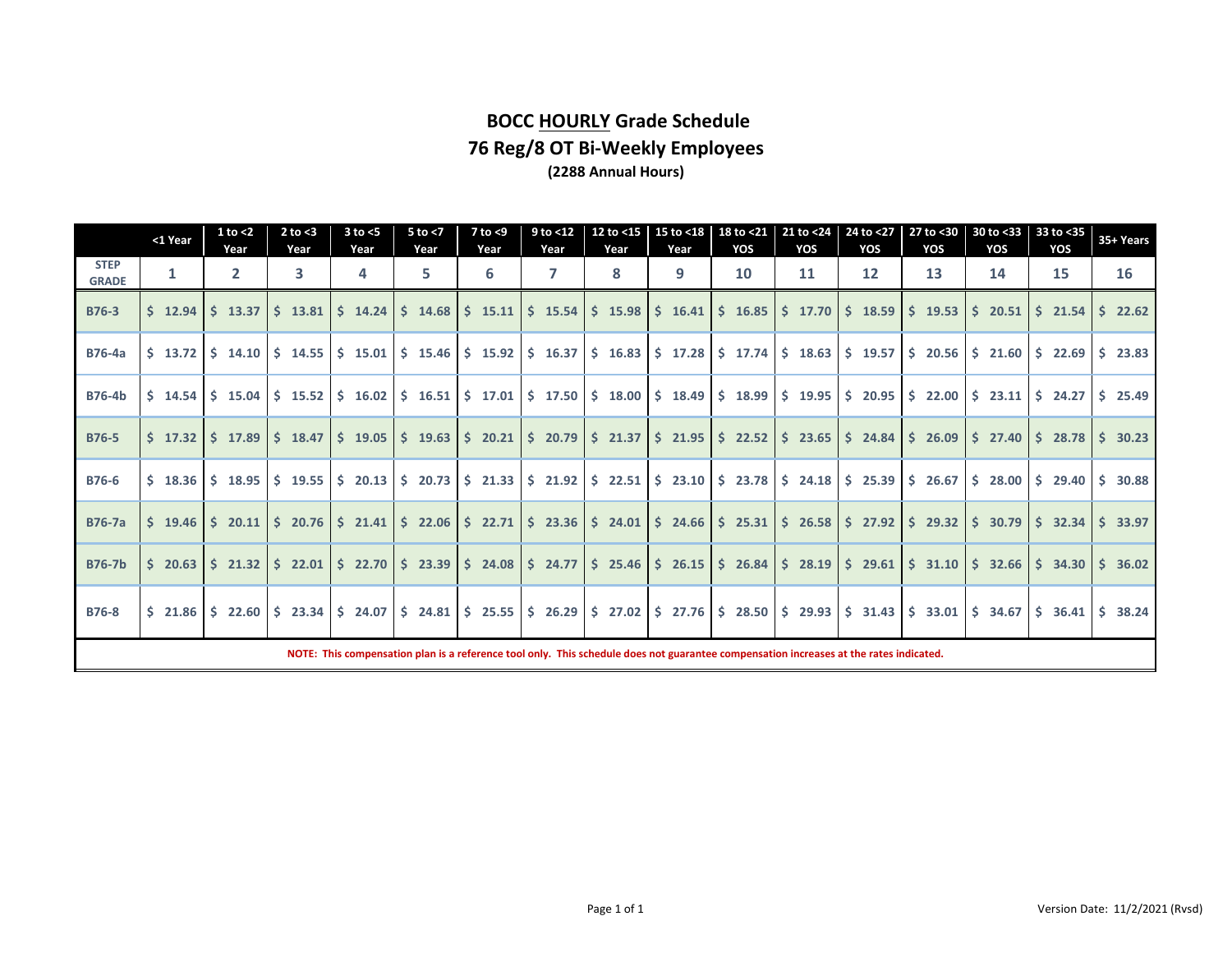### **FIRE Services - BOCC Grade Schedule HOURLY Non-Exempt 106 Reg/6 OT Bi-Weekly (2990 Annual Hours\*)**



|                                        |                             | <1 Year                                         |    | $1$ to $<$ 2<br>Year |     | $2$ to $<$ 3<br>Year | $3$ to $<$ 5<br>Year      | $5$ to $<$ 7<br>Year | $7$ to $<$ 9<br>Year                                                      | 9 to <12<br>Year    |                    | 12 to <15<br>Year  |    | 15 to <18<br>Year                      | 18 to <21<br>YOS |               | 21 to <24<br>YOS       |               | 24 to <27<br>YOS   |            | 27 to <30<br>YOS |    | 30 to <33<br>YOS |    | 33 to <35<br>YOS | 35+ Years                                 |
|----------------------------------------|-----------------------------|-------------------------------------------------|----|----------------------|-----|----------------------|---------------------------|----------------------|---------------------------------------------------------------------------|---------------------|--------------------|--------------------|----|----------------------------------------|------------------|---------------|------------------------|---------------|--------------------|------------|------------------|----|------------------|----|------------------|-------------------------------------------|
| Position                               | <b>STEP</b><br><b>GRADE</b> | 1                                               |    | $\overline{2}$       |     | 3                    | 4                         | 5                    | 6                                                                         |                     |                    | 8                  |    | 9                                      | 10               |               | 11                     |               | 12                 |            | 13               |    | 14               |    | 15               | 16                                        |
| <b>Fire-EMS Trainee</b><br>Firefighter | $FS-4$                      | 12.00                                           | S. | 12.40                | S.  | 12.81                | 13.21                     | 13.62<br>Ŝ.          | 14.03<br>Ś.                                                               | 14.44               | S.                 | 14.85              | S. | 15.26                                  | 15.67            |               | 16.46                  |               | 17.29              |            | 18.16            | S. | 19.07            | S. | 20.03            | \$21.04                                   |
| FF EMT                                 | $FS-5$                      | 13.00                                           | S. | 13.44                | S.  | 13.88                | S.<br>$14.32 \,$ \$       | $14.76 \pm 5$        | $15.20$ \$                                                                | $15.64 \,$ \$       |                    |                    |    | $16.08$ \$ $16.52$ \$ $16.96$ \$ 17.81 |                  |               |                        | IS.           | 18.71              | <b>S</b>   | 19.65            | S. | 20.64            |    |                  | $$21.68 \& 22.77$                         |
| <b>FF Medic</b><br><b>Engineer EMT</b> | $FS-6$                      | 16.00                                           | S. | 16.54                | S.  | 17.08                |                           |                      | $\frac{1}{2}$ 17.62 $\frac{1}{2}$ 18.16 $\frac{1}{2}$ 18.70 $\frac{1}{2}$ | 19.24               | S.                 | $19.78$ \$         |    | $20.32 \mid \zeta$                     | 20.86            | IS.           | 21.91                  | IS.           | 23.01              | $\vert$ \$ | 24.17            |    | $S$ 25.39        |    | 526.67           | \$28.01                                   |
| <b>Engineer Medic</b>                  | <b>FS-7</b>                 | 17.00<br>S.                                     |    | $5$ 17.57            | S.  | 18.14                | 18.71<br>S.               | $19.28$ \$<br>S.     | $19.85$ \$                                                                | $20.42 \,$ \$       |                    | $20.99$ \$         |    | $21.56$ \$                             | $22.13$ \$       |               | 23.24                  | I\$.          | $24.41 \div 25.64$ |            |                  |    | \$26.93          |    | \$28.28          | \$29.70                                   |
| <b>Lieutenant EMT</b>                  | $FS-8$                      | 18.00                                           | S. | 18.60                | S.  | 19.20                | Ŝ.<br>$19.81 \, \text{S}$ | $20.42 \,$ \$        | $21.03$ \$                                                                | 21.64               | $\dot{\mathsf{s}}$ | $22.25$ \$         |    | $22.86 \, \text{S}$                    | 23.47            |               | $\frac{1}{2}$ \$ 24.65 | $\vert$ \$    | 25.89              | l Ś        | 27.19            | S. | 28.56            |    | \$30.00          | \$31.51                                   |
| <b>Lieutenant Medic</b>                | FS-9a                       | 19.00<br>-S                                     | S. | 19.64                | -Ś. | 20.28                | $20.92 \, \text{S}$<br>Ŝ. | $21.56$ \$           | $22.20$ \$                                                                | $22.84 \, \text{S}$ |                    | $23.48$ \$         |    | $24.12 \quad$ \$                       | $24.76$ \$       |               | 26.01                  | $\frac{1}{2}$ | $27.32 \quad$ \$   |            | 28.69            | S. | 30.13            |    |                  | $\frac{1}{2}$ 31.64 \ $\frac{1}{2}$ 33.23 |
| <b>Captain EMT</b>                     | FS-9b                       | 20.00                                           | -S | 20.67                | -Ś. | 21.34                | $22.01$ \$<br>Ŝ.          | $22.68$ \$           | $23.35$ \$                                                                | $24.02 \quad$ \$    |                    | 24.69 <sub>5</sub> |    | $25.36 \, \text{S}$                    | 26.03            | I Ś           | 27.34                  | l S           | 28.71              | S.         | 30.15            |    | \$31.67          |    | \$33.26          | \$34.93                                   |
| <b>Captain Medic</b>                   | $FS-10$                     | 21.00<br>S.                                     | S. | 21.70S               |     | 22.41                | $23.11 \, \text{S}$<br>S. |                      | $23.82 \mid \xi$ 24.53 $\mid \xi$                                         | 25.24               | S.                 | $25.95$ \$         |    | $26.66$ \$ 27.37                       |                  | $\frac{1}{5}$ | $28.75$ \$             |               | 30.20              | I Ś        | 31.72            | S. | 33.31            |    |                  | \$36.74                                   |
| <b>Battalion Chief Medic*</b>          | $FS-11$                     | 22.00<br>-S                                     | S. | 22.74                | -Ś. | 23.48                | $24.22 \quad$ \$<br>S.    | $24.96 \pm 5$        | 25.70%                                                                    | $26.44 \div$        |                    | $27.18$ \$         |    | $27.92 \,$ \$                          | $28.66$ \$       |               | 30.10%                 |               | 31.61              | -S         | 33.20            | S. | 34.87            |    |                  | $$36.62 \mid $38.46$                      |
|                                        |                             | * Battalion Chief is an EXEMPT salaried postion |    |                      |     |                      |                           |                      |                                                                           |                     |                    |                    |    |                                        |                  |               |                        |               |                    |            |                  |    |                  |    |                  |                                           |

**NOTE: This compensation plan is a reference tool only. This schedule does not guarantee compensation increases at the rates indicated.**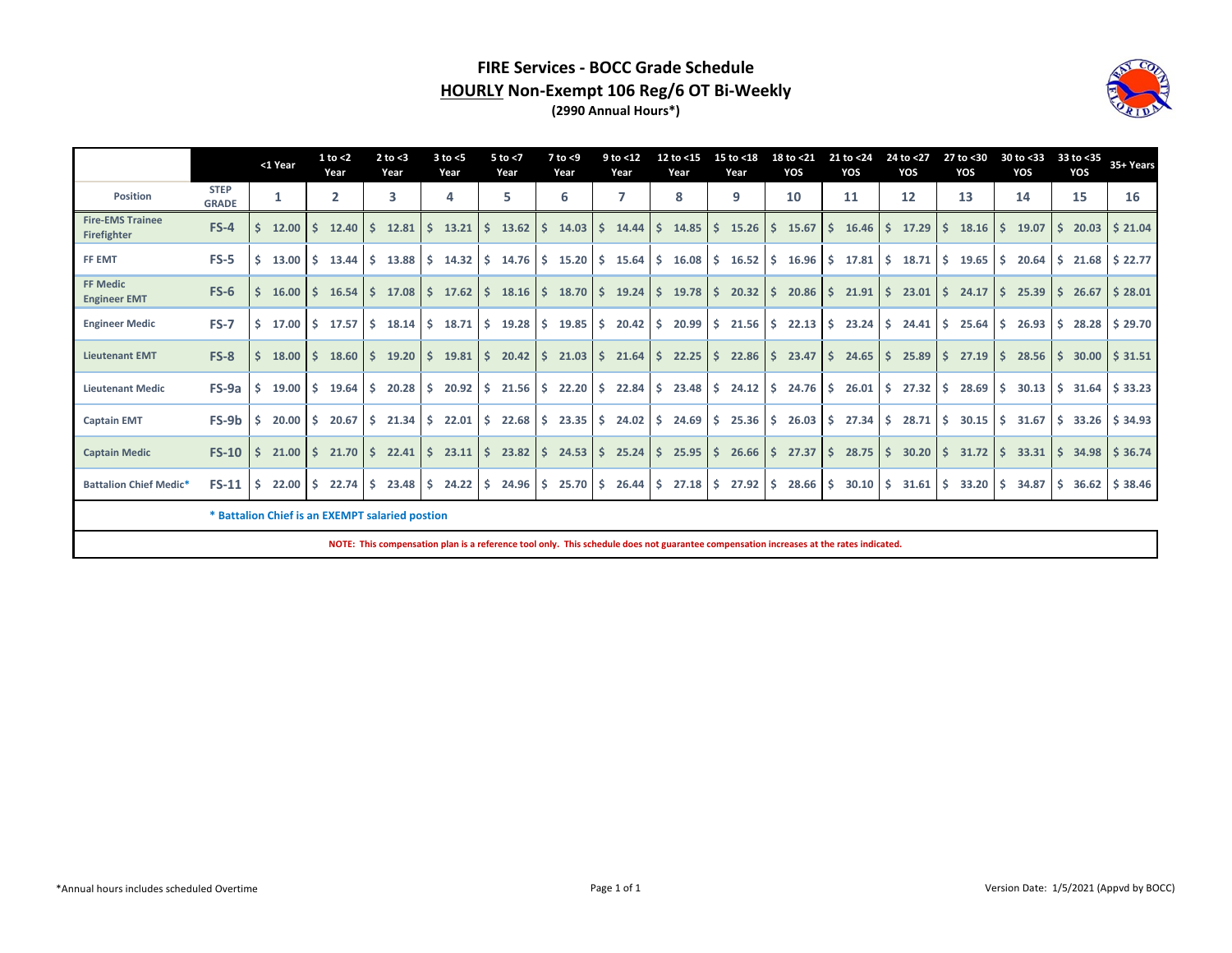### **EMS Division - BOCC Grade Schedule HOURLY Non-Exempt 80 Reg/32 OT Bi-Weekly (3328 Annual Hours\*)**



|                                           |                |                             | <1 Year          | 1 to $<$ 2<br>Year | $2$ to $<$ 3<br>Year                                                      | $3$ to $<$ 5<br>Year  | 5 to $<$ 7<br>Year  | $7$ to $<$ 9<br>Year  | 9 to <12<br>Year | 12 to <15<br>Year | 15 to <18<br>Year                                                                                                                      | 18 to <21<br>YOS | 21 to <24<br>YOS | 24 to <27<br>YOS                                                                            | 27 to <30<br>YOS | 30 to <33<br>YOS           | 33 to $<$ 35<br>YOS | 35+ Years |
|-------------------------------------------|----------------|-----------------------------|------------------|--------------------|---------------------------------------------------------------------------|-----------------------|---------------------|-----------------------|------------------|-------------------|----------------------------------------------------------------------------------------------------------------------------------------|------------------|------------------|---------------------------------------------------------------------------------------------|------------------|----------------------------|---------------------|-----------|
| Position                                  | Job<br>Code    | <b>STEP</b><br><b>GRADE</b> | 1                | 2                  | 3                                                                         | 4                     | 5                   | 6                     |                  | 8                 | 9                                                                                                                                      | 10               | 11               | 12                                                                                          | 13               | 14                         | 15                  | 16        |
| <b>EMT OPS</b><br><b>EMT FT</b>           | 919<br>913     | $ES-5$                      | $10.50$ \$       |                    | $10.85$ \$ 11.20 \$                                                       | $11.55$ $\frac{1}{5}$ | $11.90 \pm 5$       | $12.25$ $\frac{1}{5}$ | 12.60S           | 12.95             | $\mathsf{S}$                                                                                                                           |                  |                  | $13.29$ $\binom{2}{3}$ $13.64$ $\binom{2}{3}$ $14.33$ $\binom{2}{3}$ $15.05$ $\binom{2}{3}$ | 15.81            | S.<br>$16.61 \, \text{S}$  | 17.45               | 18.33     |
| Medic I                                   | 914            | $ES-6$                      |                  |                    | $\frac{1}{2}$ 11.70 \$ 12.09 \$ 12.48 \$                                  |                       |                     |                       |                  |                   | $13.65$   \$ $14.04$   \$ $14.43$   \$ $14.82$   \$ $15.21$   \$ $15.98$   \$ $16.79$   \$                                             |                  |                  |                                                                                             | 17.64            | S.<br>$18.53$ \$           | $19.46 \,$ \$       | 20.44     |
| <b>Medic II OPS</b><br><b>Medic II FT</b> | 920/926<br>916 | <b>ES-7</b>                 |                  |                    | $13.00$ \$ $13.43$ \$ $13.87$ \$ $14.30$ \$ $14.73$ \$                    |                       |                     |                       |                  |                   | $15.17 \mid \xi$ 15.60 $\mid \xi$ 16.03 $\mid \xi$ 16.47 $\mid \xi$ 16.90 $\mid \xi$ 17.75 $\mid \xi$ 18.64 $\mid \xi$ 19.58           |                  |                  |                                                                                             |                  | Ŝ.<br>$20.57$ \$           | $21.61$ \$          | 22.70     |
| Lieutenant                                | 911            | $ES-9$                      | $16.34 \quad$ \$ |                    | $16.89$ \$ 17.44 \$                                                       |                       |                     |                       |                  |                   | $19.08$   \$ $19.63$   \$ $20.18$   \$ $20.73$   \$ $21.28$   \$ $22.35$   \$ $23.47$   \$                                             |                  |                  |                                                                                             | 24.65            | S.<br>$25.89$ \$           | $27.19$ \$          | 28.56     |
| Captain                                   | 918            | <b>ES-10</b>                |                  |                    | $\frac{1}{2}$ 18.36 $\frac{1}{2}$ 18.97 $\frac{1}{2}$ 19.59 $\frac{1}{2}$ | $20.21$ \$            | $20.83 \, \text{S}$ | $21.46 \,$ \$         |                  |                   | $22.08$   \$ 22.70   \$ 23.32   \$ 23.94   \$ 25.14   \$ 26.40   \$ 27.73                                                              |                  |                  |                                                                                             |                  | $\mathsf{S}$<br>$29.12$ \$ | $30.58$ \$          | 32.12     |
|                                           |                |                             |                  |                    |                                                                           |                       |                     |                       |                  |                   | NOTE: This compensation plan is a reference tool only. This schedule does not guarantee compensation increases at the rates indicated. |                  |                  |                                                                                             |                  |                            |                     |           |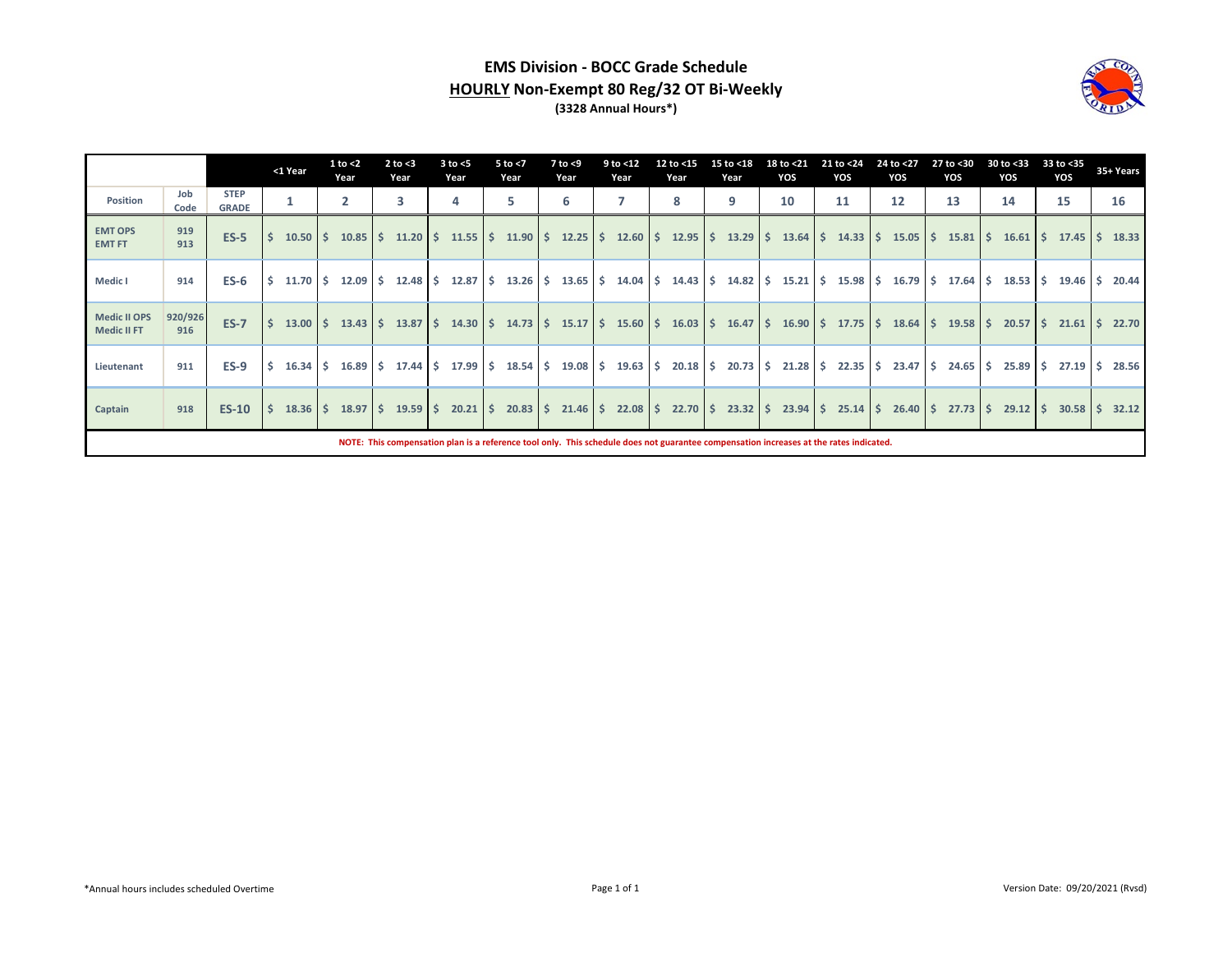### **BOCC ANNUAL Exempt Grade Schedule 80-Hour Bi-Weekly Employees (2080 Annual Hours)**

|                             | <1 Year                                                                                                                                                                                                                               | 1 to <2 Year | 2 to <3 Year     | 3 to <5 Year | 5 to <7 Year                | 7 to <9 Year |  | 9 to <12 Year 12 to <15 Year 15 to <18 Year                 |   | 18 to <21<br>YOS | 21 to <24<br>YOS                                                                                                                       | 24 to <27<br>YOS | 27 to <30<br>YOS | 30 to <33<br>YOS | 33 to <35<br>YOS                                                                                                                                                                                                                                   | 35+ Years |
|-----------------------------|---------------------------------------------------------------------------------------------------------------------------------------------------------------------------------------------------------------------------------------|--------------|------------------|--------------|-----------------------------|--------------|--|-------------------------------------------------------------|---|------------------|----------------------------------------------------------------------------------------------------------------------------------------|------------------|------------------|------------------|----------------------------------------------------------------------------------------------------------------------------------------------------------------------------------------------------------------------------------------------------|-----------|
| <b>STEP</b><br><b>GRADE</b> |                                                                                                                                                                                                                                       |              | 3                |              | 5                           | հ            |  | 8                                                           | 9 | 10               | 11                                                                                                                                     | 12               | 13               | 14               | 15                                                                                                                                                                                                                                                 | 16        |
| <b>EX-5</b>                 | $36.025.60$ S                                                                                                                                                                                                                         | 37.232.00    | $$38.438.40$ $$$ |              | $39,644.80$ \$ 40,851.20 \$ |              |  | $42,057.60$ \$ $43,264.00$ \$ $44,470.40$ \$ $45,676.80$ \$ |   |                  | 46,883.20 \$ 49,233.60 \$ 51,708.80 \$ 54,308.80                                                                                       |                  |                  |                  | $$57,033.60$ $$59,904.00$ $$62,920.00$                                                                                                                                                                                                             |           |
| <b>EX-6</b>                 |                                                                                                                                                                                                                                       |              |                  |              |                             |              |  |                                                             |   |                  |                                                                                                                                        |                  |                  |                  | 38,937.60 \$ 40,227.20 \$ 41,516.80 \$ 42,827.20 \$ 44,116.80 \$ 45,427.20 \$ 46,716.80 \$ 48,006.40 \$ 49,316.80 \$ 50,606.40 \$ 53,144.00 \$ 55,827.20 \$ 58,635.20 \$ 61,588.80 \$ 64,688.00 \$ 67,932.80                                       |           |
| <b>EX-7</b>                 |                                                                                                                                                                                                                                       |              |                  |              |                             |              |  |                                                             |   |                  |                                                                                                                                        |                  |                  |                  | \$ 43,264.00 \$ 44,699.20 \$ 46,134.40 \$ 47,590.40 \$ 49,025.60 \$ 50,460.80 \$ 51,916.80 \$ 53,352.00 \$ 54,787.20 \$ 56,222.40 \$ 59,051.20 \$ 62,025.60 \$ 65,145.60 \$ 68,411.20 \$ 71,843.20 \$ 75,462.40                                    |           |
| <b>EX-8</b>                 | $$48.214.40$ $$$                                                                                                                                                                                                                      | 49,836.80    |                  |              |                             |              |  |                                                             |   |                  |                                                                                                                                        |                  |                  |                  | \$51,459.20 \$53,081.60 \$54,704.00 \$56,326.40 \$57,948.80 \$59,571.20 \$61,193.60 \$62,816.00 \$65,977.60 \$69,284.80 \$72,758.40 \$76,419.20 \$80,267.20 \$84,302.40                                                                            |           |
| <b>EX-9</b>                 |                                                                                                                                                                                                                                       |              |                  |              |                             |              |  |                                                             |   |                  |                                                                                                                                        |                  |                  |                  | \$52,915.20 \$54,683.20 \$56,451.20 \$58,198.40 \$59,966.40 \$61,734.40 \$63,502.40 \$65,270.40 \$67,017.60 \$68,785.60 \$72,238.40 \$75,857.60 \$79,664.00 \$83,657.60 \$787,859.20 \$92,268.80                                                   |           |
| <b>EX-10</b>                | 58.260.80 \$                                                                                                                                                                                                                          | 60.216.00    |                  |              |                             |              |  |                                                             |   |                  |                                                                                                                                        |                  |                  |                  | \$62,150.40 \$64,105.60 \$66,040.00 \$67,974.40 \$69,929.60 \$71,864.00 \$73,798.40 \$75,753.60 \$90,560.00 \$83,553.60 \$77,55.20 \$92,164.80 \$96,782.40 \$101,649.60                                                                            |           |
| <b>EX-11</b>                |                                                                                                                                                                                                                                       |              |                  |              |                             |              |  |                                                             |   |                  |                                                                                                                                        |                  |                  |                  | \$64,022.40 \$66,144.00 \$68,286.40 \$70,428.80 \$72,550.40 \$74,692.80 \$76,814.40 \$78,956.80 \$81,078.40 \$83,220.80 \$87,401.60 \$91,790.40 \$96,408.00 \$101,254.40 \$106,329.60 \$111,675.20                                                 |           |
| EX-12                       | 79,289.60   \$ 115,564.80   \$ 121,368.00   \$ 127,462.40   \$ 133,868.80   \$ 99,081.60   \$ 97,098.40   \$ 171,98.40   \$ 104,769.60   \$110,032.00   \$115,564.80   \$121,368.00   \$127,462.40   \$ 133,868.80<br>$$76,731.20$ \$ |              |                  |              |                             |              |  |                                                             |   |                  |                                                                                                                                        |                  |                  |                  |                                                                                                                                                                                                                                                    |           |
| <b>EX-13</b>                |                                                                                                                                                                                                                                       |              |                  |              |                             |              |  |                                                             |   |                  |                                                                                                                                        |                  |                  |                  | \$97,285.00 \$97,285.40 \$97,323.20 \$100,360.00 \$103,396.80 \$106,454.40 \$109,491.20 \$112,528.00 \$115,564.80 \$131,622.40 \$124,571.20 \$130,832.00 \$3137,404.80 \$144,289.60 \$151,528.00 \$1537,200, \$151,528.00 \$151,528.00 \$159,120.0 |           |
| EX-14                       |                                                                                                                                                                                                                                       |              |                  |              |                             |              |  |                                                             |   |                  |                                                                                                                                        |                  |                  |                  | \$117,004.80 \$115,003.20 \$118,601.60 \$122,200.00 \$125,777.60 \$129,376.00 \$132,974.40 \$136,572.80 \$140,150.40 \$147,180.80 \$154,564.80 \$162,323.20 \$170,456.00 \$179,004.80 \$187,990.40                                                 |           |
| EX-15                       |                                                                                                                                                                                                                                       |              |                  |              |                             |              |  |                                                             |   |                  |                                                                                                                                        |                  |                  |                  | \$126,817.60 \$131,040.00 \$135,283.20 \$139,505.60 \$143,728.00 \$147,950.40 \$152,193.60 \$156,416.00 \$160,638.40 \$164,860.80 \$173,139.20 \$181,833.60 \$190,944.00 \$200,512.00 \$200,512.00 \$210,558.40 \$221,124.80                       |           |
|                             |                                                                                                                                                                                                                                       |              |                  |              |                             |              |  |                                                             |   |                  | NOTE: This compensation plan is a reference tool only. This schedule does not guarantee compensation increases at the rates indicated. |                  |                  |                  |                                                                                                                                                                                                                                                    |           |